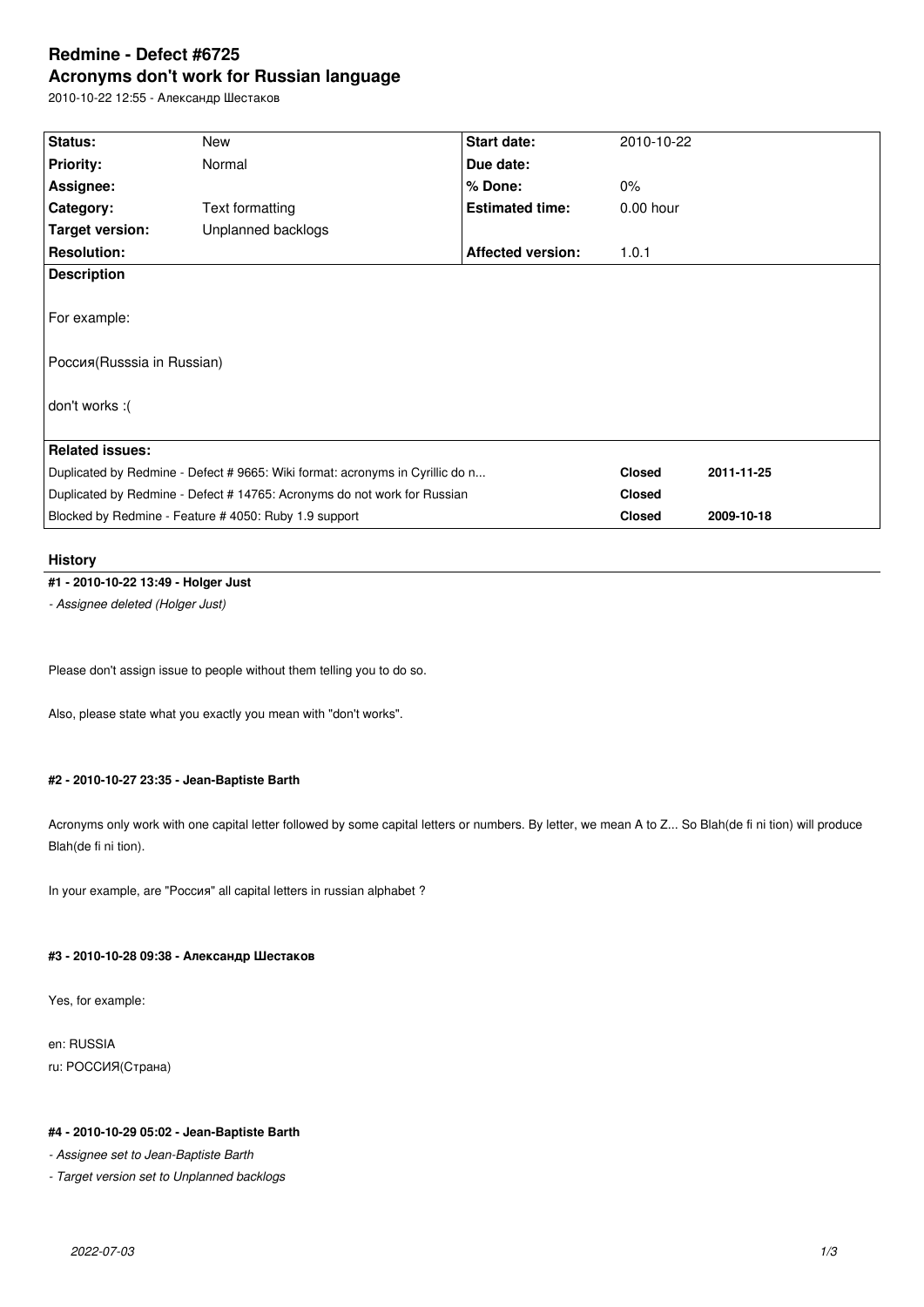OK. It won't be easy to implement until we fully support Ruby 1.9, which comes with the right libraries to handle non-ASCII characters.

For the record, everything happens line 459 of lib/redcloth3.rb (maybe we'll be on RedCloth4 when we support Ruby 1.9...). Regex with Unicode selectors like "РОССИЯ".match(/^\p{Lu}+\$/) should work on Ruby 1.9+ (PCRE lib is too old on Ruby 1.8.x)

#### **#5 - 2011-02-02 13:31 - killout killout**

Hello. This is my version of solving problem.

1. Add trigger to wiki\_pages table:

- -- Trigger: alex\_wiki\_pages\_tolower on wiki\_pages
- -- DROP TRIGGER alex\_wiki\_pages\_tolower ON wiki\_pages;

CREATE TRIGGER alex\_wiki\_pages\_tolower AFTER INSERT OR UPDATE ON wiki\_pages FOR EACH ROW EXECUTE PROCEDURE alex\_wiki\_pages\_tolower();

#### 2.add trigger function to redmine postgresql database:

- -- Function: alex\_wiki\_pages\_tolower()
- -- DROP FUNCTION alex\_wiki\_pages\_tolower();

```
CREATE OR REPLACE FUNCTION alex_wiki_pages_tolower()
  RETURNS trigger AS
$BODY$
BEGIN
NEW.title=lower(NEW.title);
return NEW;
END;
$BODY$
  LANGUAGE plpgsql VOLATILE
  COST 100;
ALTER FUNCTION alex_wiki_pages_tolower() OWNER TO postgres;
```
So new pages will created in small leters, even if you taped in capital letters.

#### **#6 - 2012-06-10 22:42 - Jean-Baptiste Barth**

*- Assignee deleted (Jean-Baptiste Barth)*

#### **#7 - 2017-07-21 15:19 - Ivan Cenov**

Not resolved in Redmine 2.6.10.stable